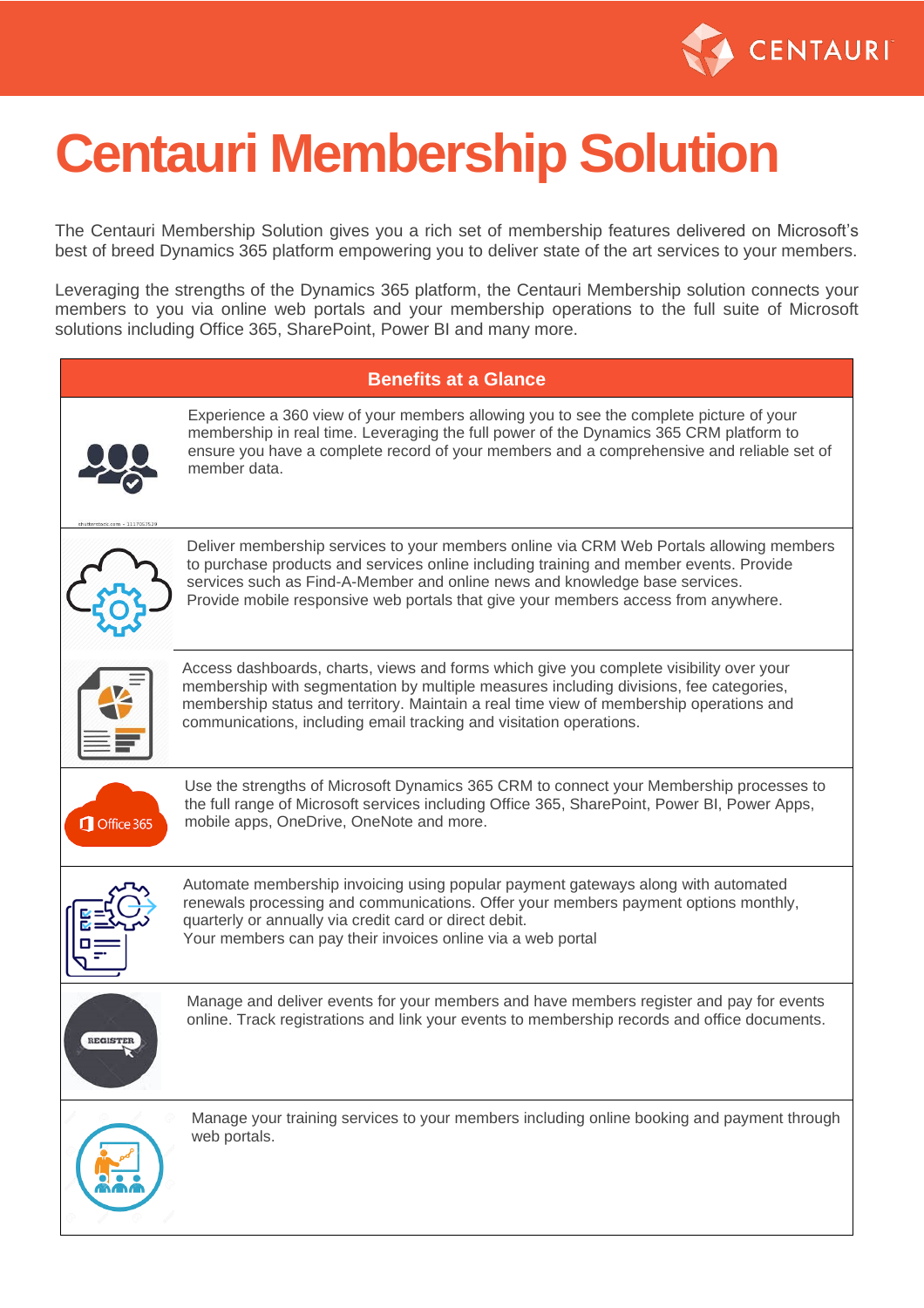

## **Centauri Membership Solution**

The Centauri Membership Solution provides the functionality you need to manage your members and deliver the services they expect of you. The solution extends the core strengths of the Dynamics 365 platform by adding a rich set of features that allow membership based organisations to provide their members with a comprehensive service.

#### A Complete View of Your Members

The membership records functions delivered by the solution provide you with a complete, real time overview of your membership, delivered via dashboards, charts, views and forms that can be tailored to view your membership data your way.

The Centauri membership solution allows you to record and report on your membership using a range of segmentation criteria and deliver reporting and operational controls based on segmentation.

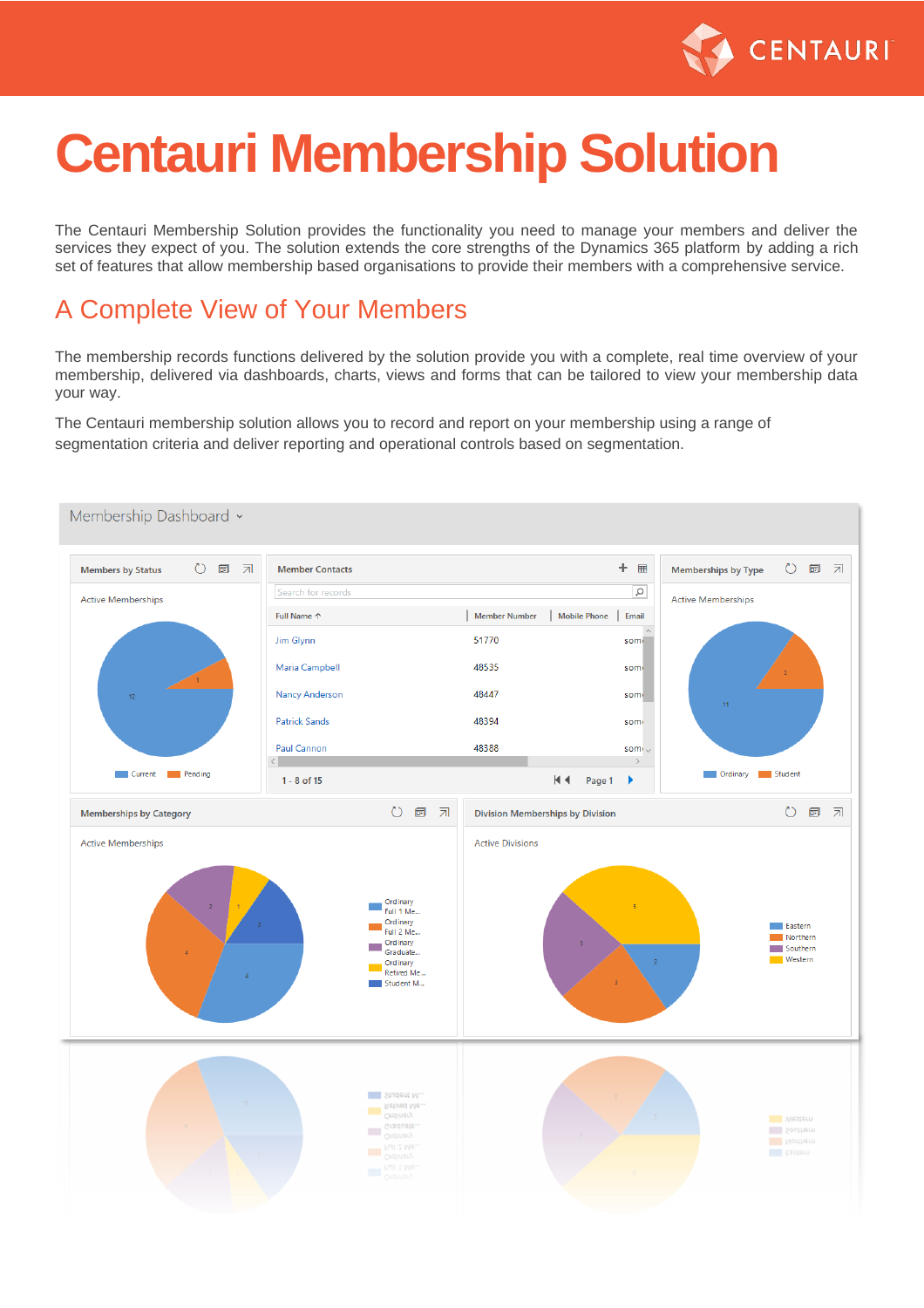

#### Feature Rich Membership Records

The Centauri Membership Solution provides all the record types and relationships you need for a comprehensive membership database. Centred on the solid foundations of Dynamics 365 records for Accounts, Contacts, Invoices and Activities, the solution provides interrelated records for Membership, Training, Events and Portal functions.

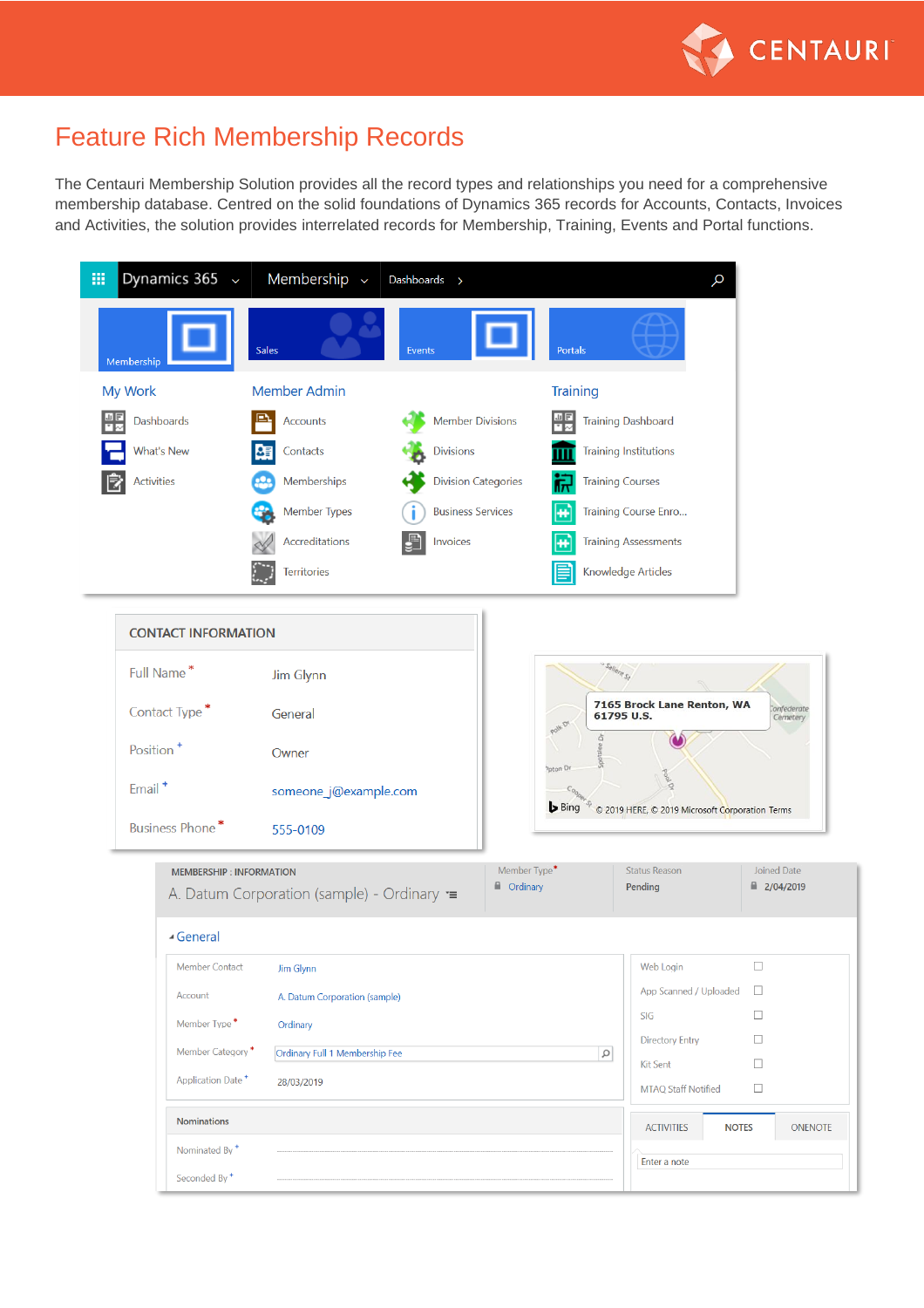

#### Online Service for Members

The Centauri Membership Solution delivers online functions through the Dynamics Portals service allowing members to purchase products and services online such as training and member events. You use the portals functions to provide services such as Find-A-Member and online news and knowledgebase services. The web portal service provides mobile responsive web pages that give your members access from anywhere.